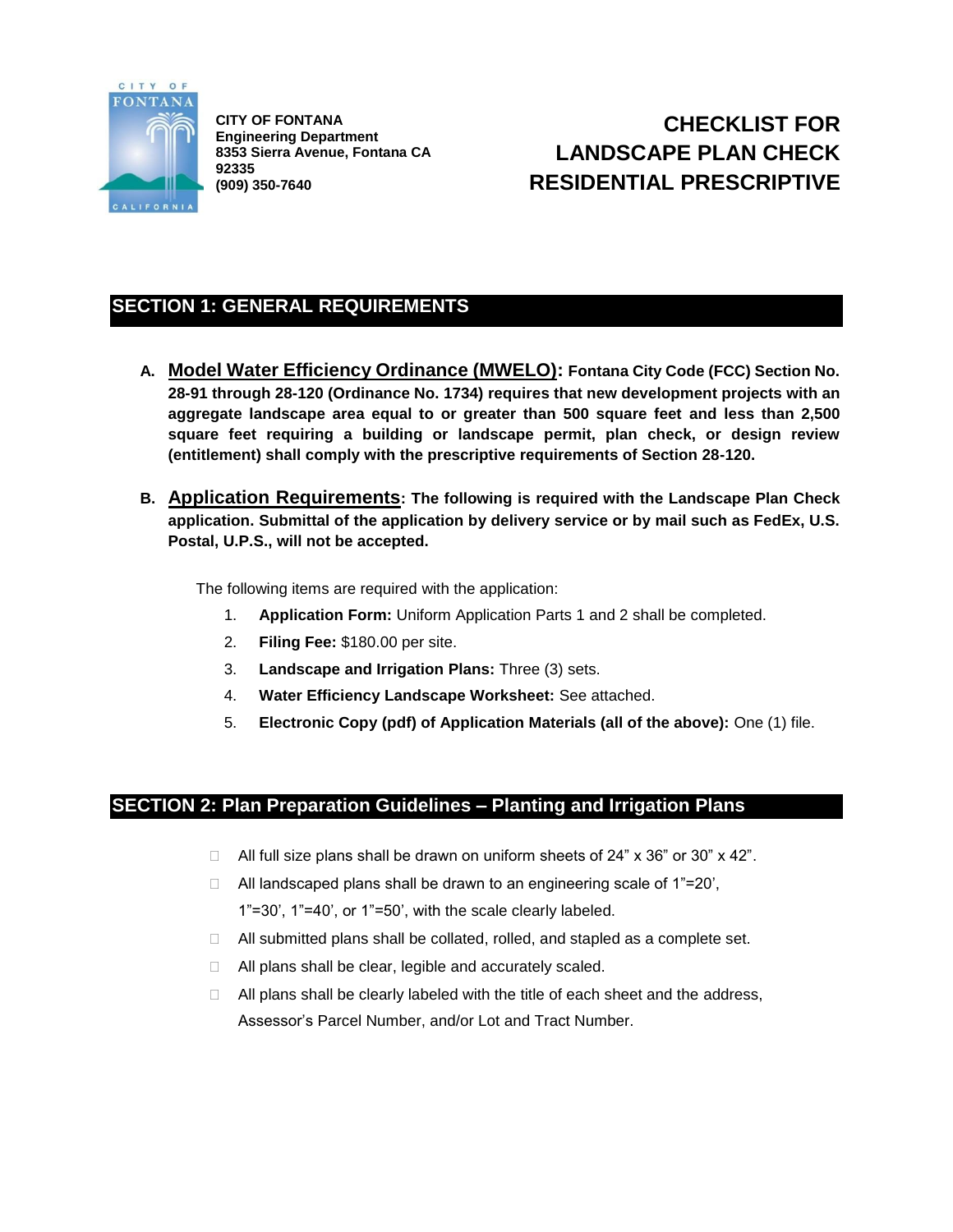- $\Box$  All plans shall contain a north arrow, vicinity map and a legend identifying any symbols.
- $\Box$  A one-sheet index map shall be provided when a plan cannot contain the entire project on one sheet (not included in the per sheet filing fee).
- □ Existing or proposed improvements/structures shall be clearly identified. Existing.

#### **SECTION 3: Contents of Planting and Irrigation Plans**

**The items listed below are considered a minimum. Additional information may be necessary for clarification during the review process.**

#### **Detailed Landscape Planting Plan**: **(show all of the following)**

- $\Box$  Name, address of the property owner, phone number of the applicant and the author of the plan.
- □ Address/location of the property.
- □ Assessor Parcel Number(s).
- □ Adjacent streets and alleys by name.
- □ Any legal easements that cross the property or other pertinent legal features.
- $\Box$  Property lines and dimensions.
- $\Box$  Location, size, and shape of any structures existing on the site.
- $\Box$  Location, size, and shape of any paved areas.
- D Pedestrian access routes and all points of ingress and egress.
- $\Box$  All existing utilities and fire hydrants.
- □ Line-of-sight at all driveways and/or intersections from proposed landscaping.
- □ All proposed gate locations onsite.
- All proposed plant material (trees, shrubs, groundcover):
	- $\Box$  A plant material inventory with legend shall be included on all pages displaying the planting plan. The inventory shall include the symbol, name (botanical and common), quantity, size, and Water Use Classification of Landscape Species (WUCOLS) plant factor and designation (VL, L, M, H, VH);
	- □ Seventy-five percent (75%) of landscape, excluding edibles and areas using recycled water, shall consist of plants that average WUCOLS plant factor of 0.3. WUCOLS plants database can be found online at: http//ucanr.edu/sites/WUCOLS/;
	- $\Box$  Turf shall not exceed twenty-five percent (25%) of the landscape area;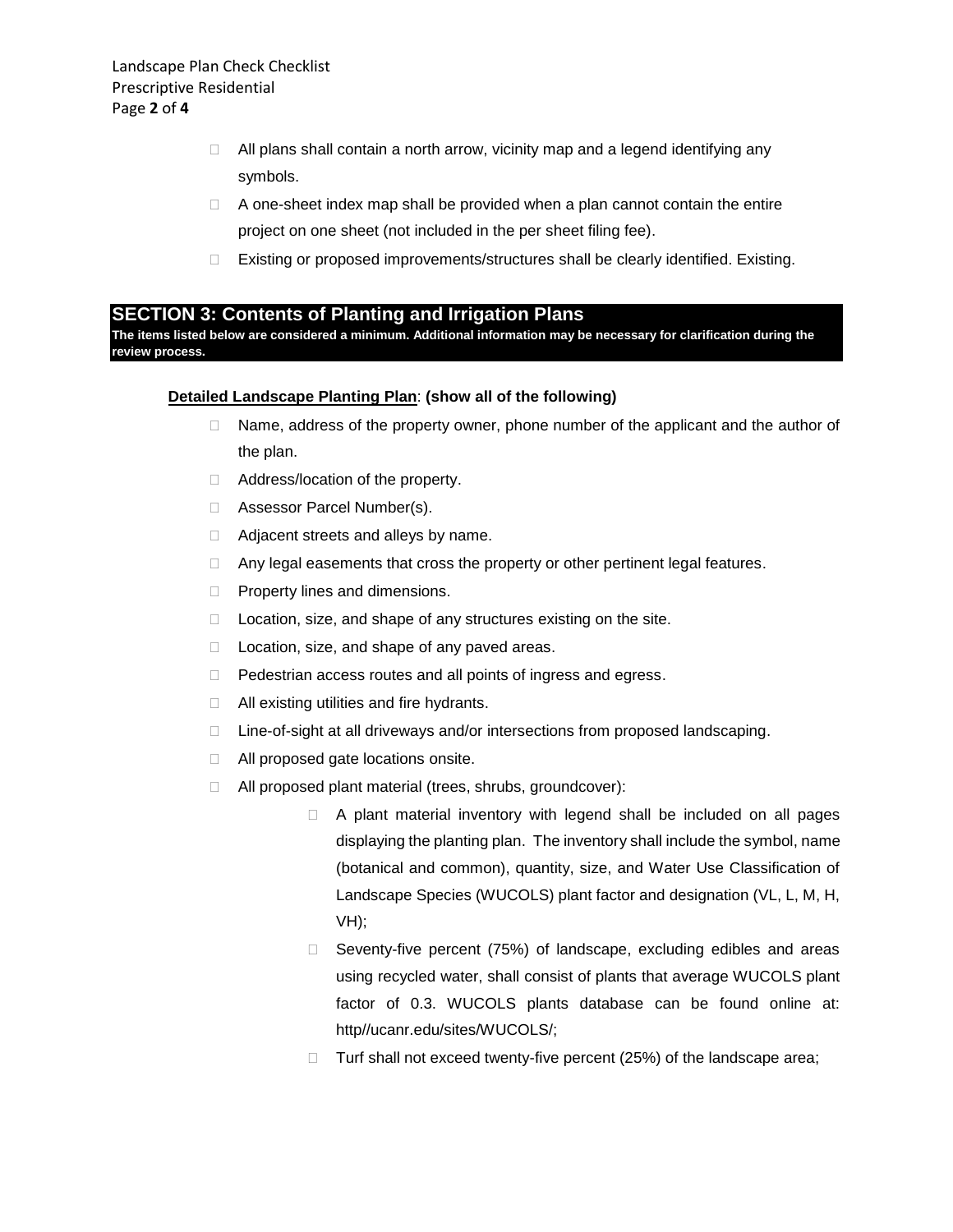- $\Box$  Turf shall not be planted on sloped areas which exceed a slope of one (1) foot vertical elevation change for every four (4) feet of horizontal length; and,
- $\Box$  Turf is prohibited in parkways less than ten (10) feet wide.

#### **Detailed Irrigation Plan**: **(show all of the following)**

- $\Box$  Irrigation inventory with legend shall be included on all pages displaying the irrigation plan. The inventory shall include the symbol, manufacturer's model number and description, and detail reference on all pages displaying the irrigation plan.
- $\Box$  Hydrozone legend that includes the zone number or description and the maximum WUCOLS of each hydrozone (hydrozones containing a mix of low and high water use plants is not permitted).
- $\Box$  Table showing the Maximum Applied Water Allowance (MAWA) calculation and the final Estimated Total Water Use (ETWU). The ETWU shall not exceed the MAWA.
- □ Automatic weather or soil-moisture based irrigation controllers.
- $\Box$  Rain and Wind sensors specific to the local area climate.
- $\Box$  Irrigation controls shall be of a type which does not lose programming data when the primary power source is interrupted.
- $\Box$  Pressure regulators shall be installed on the irrigation system ensuring that dynamic pressure of the system is within the manufacturer's recommended pressure range.
- $\Box$  All irrigation emission devices shall meet the requirements set in the ANSI Standard "Landscape Irrigation Sprinkler and Emitter Standard" (ASABE/ICC 802-2014). All sprinkler heads installed in the landscape shall document a distribution uniformity low quarter of 0.65 or higher using the defined protocol in ASABE/ICC 802-2014.
- □ Areas less than 10-feet in width in any direction shall be irrigated with subsurface irrigation or other means that produces no runoff or overspray.
- $\Box$  Overhead irrigation is not permitted within 24-inches of any non-permeable surface.

#### **Required Statements and Certifications**: (Show on set of plans, sign and date)

- □ "I agree to comply with the requirements of Section 28-120 of the Fontana Municipal *Code, also known as the prescriptive compliance option of the State Model Water Efficient Landscape Ordinance*."
- "*I have complied with the criteria of the ordinance and applied them accordingly for the efficient use of water in the landscape and grading design plans.*"